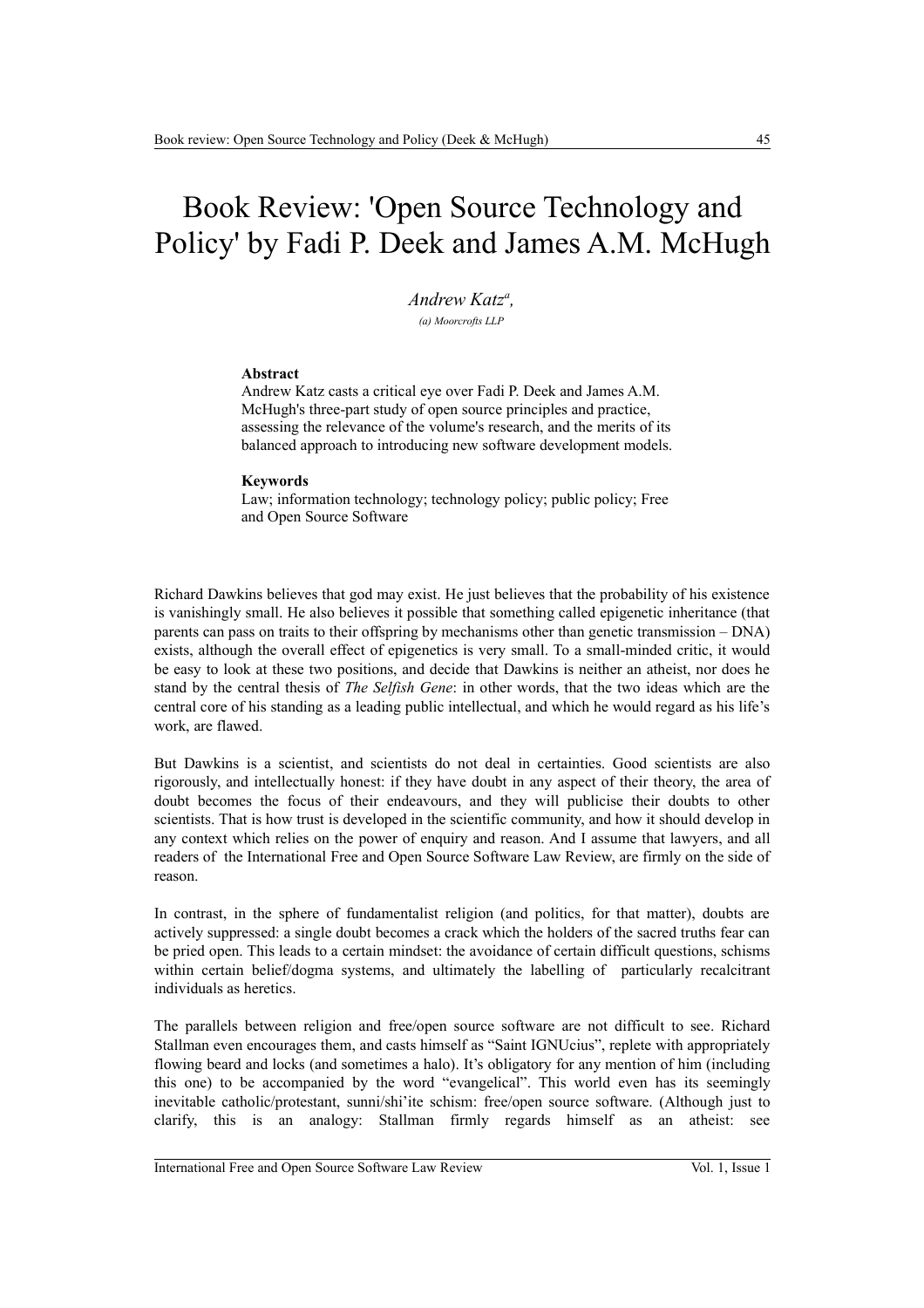## [http://www.stallman.org/extra/personal.html\)](http://www.stallman.org/extra/personal.html).

And like religions, there are the sacred texts. We can argue about the relative importance of these: to the Free Software fanboys, GPL2 is the King James Version, GPL3 is the increasingly-accepted New English Bible. Open sourcers tend to carry around a well-thumbed copy of Eric Raymond's *"The Cathedral and the Bazaar"*.

The quasi-religious nature of the movement means that the free software movement (and to a lesser extent, the open sourcers) have articles of faith that are not permitted to be questioned. Novitiates will find themselves dissuaded from asking the following questions: "How does it make money?", "How can anything that's free (i.e. gratis) be any good?", "Who can I sue if it all goes wrong?", "How on earth can a bunch of self-selecting volunteers with an ad-hoc management structure, no training, and without any vetting for appropriate qualifications write software which effectively competes with the world's most successful, and can safely be used to run hospitals, transport systems, nuclear power stations and the world's financial markets" [on the last of those: don't blame the software]. It's regarded as naïve to ask these questions, as if everyone should already know the answers, when in reality this attitude disguises a fear of the questions themselves.

Not surprisingly, a failure by the community to address these issues directly leads to the conclusion by outsiders that the FOSS movement is based more on sentiment than reason: and in certain cases, this conclusion would seem fully justified. It is compounded by the one article of faith which all adherents universally cling to (i.e. the identity of Satan) which doesn't do much to dispel the "stick it to the man" Abbie Hoffman/hippie/School of Rock ethos which is still perceived to pervade much of the movement. (By the way, if you've ever wondered what it would feel like to utter the word "Voldemort" at Hogwarts, try visiting the offices of a major Linux distribution and saying the "M" word).

When I started reading Deek and McHugh's *Open Source Technology and Policy* I was underwhelmed by how low key it was. Most literature relating to FOSS (and its related areas) has been polemical: read any essay by Richard Stallman or Eric Raymond's *The Cathedral and the Bazaar* or anything by Larry Lessig and you will find it exhilarating, occasionally frustrating but ultimately intellectually challenging.

However, as I read further, it became increasingly clear that this book, with its careful and sober assessment of the past, present and potential future for free and open source software, directly answers the forbidden questions head-on. It does not seek to obscure the failings of free and open source software, and is, in the end, a more persuasive advocate of FOSS, and the development model which created so much of it, than many of the more standard texts.

It's the mark of the maturity of free/open source world that a book like this can exist. The book is a comprehensive snapshot of the state of the world of FOSS, divided into three sections: the techy section (Open Source – Internet Applications, Platforms and Technologies); the socioeconomic section (Social, Psychological, Legal and Economic Aspects of Open Source); and a context section (Free Software: the Movement, the Public Sector and the Future).

The style can be a little dry at times, but its academic tone is balanced by an equally academic and invaluable bibliography at the end of each chapter. There are also a couple of places where generalizations are stated as fact (and had me making notes: "no! not correct" ) and then over the course of the following paragraphs, the more complex facts behind the generalization are revealed. For this reason, although as a whole the book is pretty accurate, and Deek and McHugh clearly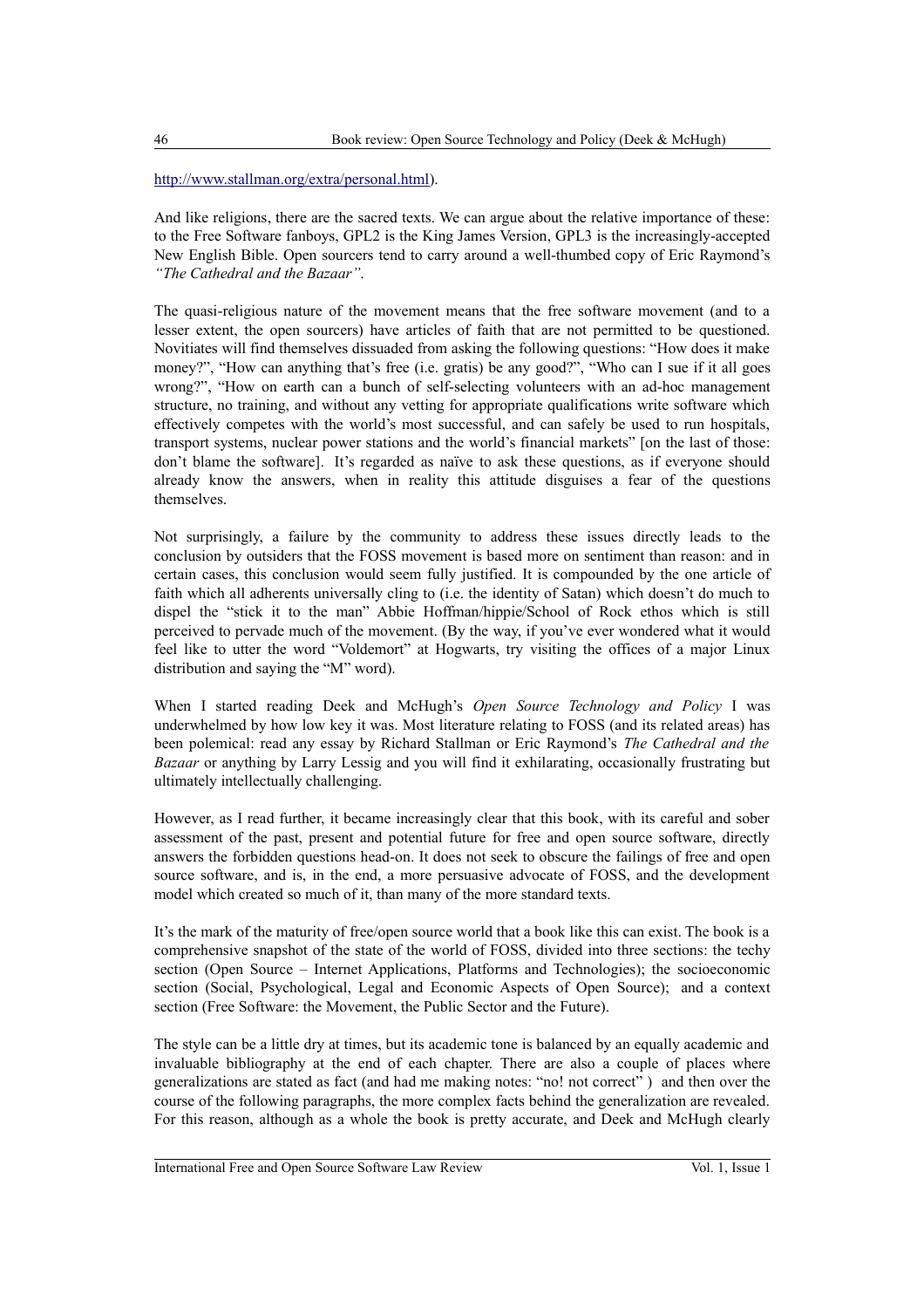know their stuff, it's dangerous to quote a paragraph out of context without having read the whole section. The insertion of the word "generally" here or there would have been helpful, as would the wholesale deletion of exclamation marks (which appear from time to time in inappropriate places, like Dr. Hibbert's chuckle in *The Simpsons*).

Readers need to be aware that, inevitably, there have been significant changes in a number of areas since the book was published. It seems that the final research was undertaken in January 2007, so sections in relation to the SCO case, for example, have now been superseded by events. This is not a criticism: merely an issue that readers should be aware of.

Deek and McHugh are clearly proponents of freedom and openness, but are balanced in their approach. This has the welcome effect of making the book a much less inflammatory introduction for readers locked in the proprietary mindset.

The case for freedom and openness is made so much more strongly when the answer to the question "Does the Open Source Software Model Work?", is "Yes, frequently it works extremely well, but sometimes it doesn't work at all", rather than "Of course: always. Why are you even bothering to answer the question?".

This book, therefore, is recommended as a comprehensive introduction to the free software/open source ecosystem, and, strangely, by failing to be strident and shrill, it manages in many ways to be a much better advocate than many more polemical texts. By an honest awareness of their subject's shortcomings, the authors, like Richard Dawkins, advance their cause more effectively.